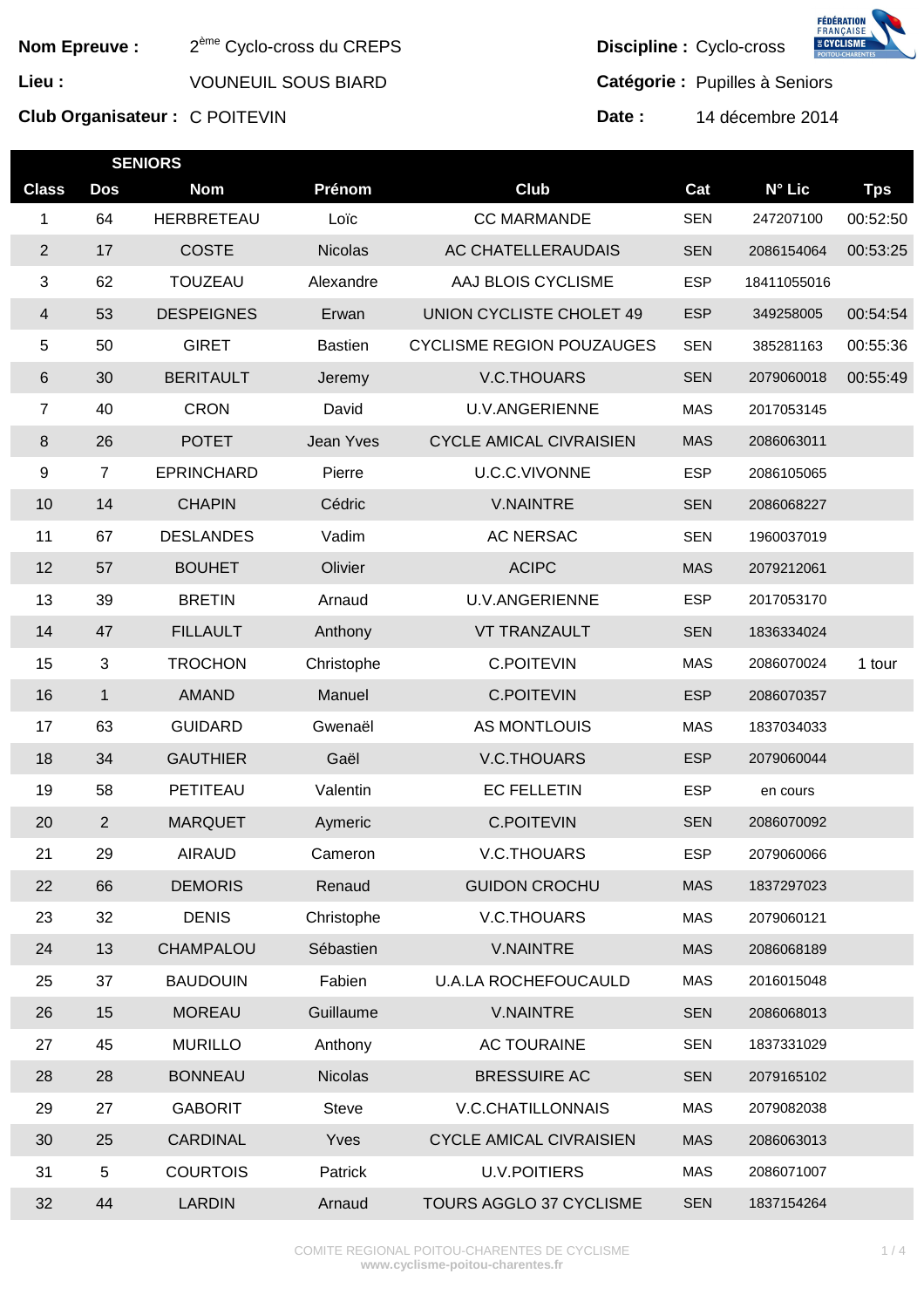| 33 | 33 | <b>FOUQUET</b>     | Julien         | V.C.THOUARS                       | <b>MAS</b> | 2079060122 |         |
|----|----|--------------------|----------------|-----------------------------------|------------|------------|---------|
| 34 | 42 | <b>GRABKOWIAK</b>  | Christophe     | <b>FS ST HILAIRE VILLEFRANCHE</b> | <b>MAS</b> | 2017118074 |         |
| 35 | 43 | <b>BARADEAU</b>    | Pascal         | <b>V.C.SAINTAIS</b>               | <b>MAS</b> | 2017050062 |         |
| 36 | 56 | <b>DELAGE</b>      | Anthony        | <b>AC NEUVILLE</b>                | <b>MAS</b> | <b>NL</b>  | 2 tours |
| 37 | 11 | <b>ARCHAMBAULT</b> | Maxime         | <b>V.NAINTRE</b>                  | <b>ESP</b> | 2086068080 |         |
| 38 | 41 | <b>BONNIN</b>      | David          | C.C.VERVANT                       | <b>MAS</b> | 2017079008 |         |
| 39 | 31 | <b>BERTON</b>      | <b>Martial</b> | <b>V.C.THOUARS</b>                | <b>MAS</b> | 2079060146 |         |
| 40 | 6  | <b>LECOUEUR</b>    | Arnaud         | <b>U.V.POITIERS</b>               | <b>MAS</b> | 2086071066 |         |
| 41 | 10 | <b>MARTON</b>      | Romuald        | U.S.CHAUVIGNY C.                  | <b>MAS</b> | 2086103050 |         |

г

|                | <b>JUNIORS - DAMES</b> |                                  |           |                         |            |                 |            |
|----------------|------------------------|----------------------------------|-----------|-------------------------|------------|-----------------|------------|
| <b>Class</b>   | <b>Dos</b>             | Nom                              | Prénom    | Club                    | Cat        | $N^{\circ}$ Lic | <b>Tps</b> |
| 1              | 78                     | <b>DOS SANTOS</b>                | Jess      | <b>VCC MARENNES</b>     | <b>JUN</b> | 2017031048      | 00:43:27   |
| $\overline{2}$ | 72                     | <b>FERRON</b>                    | Valentin  | <b>U.V.POITIERS</b>     | <b>JUN</b> | 2086071179      | 00:44:22   |
| 3              | 73                     | <b>CLISSON</b>                   | Clément   | <b>V.NAINTRE</b>        | <b>JUN</b> | 2086068330      | 00:44:54   |
| $\overline{4}$ | 71                     | <b>COITEUX</b>                   | Valentin  | <b>U.V.POITIERS</b>     | <b>JUN</b> | 2086071056      | 00:46:10   |
| 5              | 75                     | <b>VIGIER</b>                    | Quentin   | CYCLE AMICAL CIVRAISIEN | <b>JUN</b> | 2086063017      | 00:48:02   |
| $6\,$          | 77                     | <b>BIRAUD</b>                    | Arthur    | AC CHATELLERAUDAIS      | <b>JUN</b> | 2086154078      | 00:48:19   |
| 7              | 82                     | <b>LEAUD</b>                     | Sandra    | <b>C.POITEVIN</b>       | <b>DAM</b> | 2086070230      | 00:49:19   |
| $\,8\,$        | 74                     | <b>GARNIER</b>                   | Dorian    | <b>V.NAINTRE</b>        | <b>JUN</b> | 2086068326      | 00:51:30   |
| 9              | 83                     | <b>BRAVARD</b>                   | Mélanie   | <b>V.NAINTRE</b>        | <b>DAM</b> | 2086068186      | 1 tour     |
| 10             | 84                     | LE BORGNE                        | Laureline | <b>GUIDON MANSLOIS</b>  | <b>DAM</b> | 2016012044      |            |
| 11             | 81                     | <b>ALBERT</b>                    | Julie     | <b>C.POITEVIN</b>       | <b>DAM</b> | 2086070048      |            |
| 12             | 85                     | <b>SAPENA</b><br><b>ZARAGOZA</b> | Valerie   | ANGOULEME VELO CLUB     | <b>DAM</b> | 2016186140      |            |

| <b>CADETS</b>  |     |                     |                 |                                |            |                 |            |
|----------------|-----|---------------------|-----------------|--------------------------------|------------|-----------------|------------|
| <b>Class</b>   | Dos | <b>Nom</b>          | Prénom          | <b>Club</b>                    | Cat        | $N^{\circ}$ Lic | <b>Tps</b> |
| 1              | 92  | <b>BASTIER</b>      | Lorry           | <b>CYCLE AMICAL CIVRAISIEN</b> | CAD        | 2086063139      | 00:31:42   |
| $\overline{2}$ | 98  | <b>GUILBEAU</b>     | Paul            | <b>U.V.POITIERS</b>            | <b>CAD</b> | 2086071093      | 00:32:05   |
| 3              | 108 | <b>MARTIN VINCI</b> | Alban           | <b>CREUSE OXYGENE</b>          | CAD        | 1423029156      | 00:32:10   |
| 4              | 93  | <b>BERTRAND</b>     | Corentin        | <b>CYCLE AMICAL CIVRAISIEN</b> | CAD        | 2086063005      | 00:32:51   |
| 5              | 102 | <b>MAINGUENAUD</b>  | Tom             | <b>P.ST FLORENT NIORT</b>      | CAD        | 2079059003      | 00:33:11   |
| 6              | 111 | <b>AUDEBERT</b>     | Aymeric         | <b>V.C.CHARENTE OCEAN</b>      | CAD        | 2017030069      | 00:33:14   |
| $\overline{7}$ | 109 | <b>JARNAC</b>       | Florian         | <b>LA ROUE GUATAISE</b>        | CAD        | <b>NL</b>       | 00:33:27   |
| 8              | 97  | <b>SOLERA</b>       | Antoine         | <b>V.NAINTRE</b>               | CAD        | 2086068309      | 00:33:37   |
| 9              | 105 | <b>COLLET</b>       | Valentin        | <b>V.C.ROCHEFORT</b>           | <b>CAD</b> | 2017045040      | 00:34:03   |
| 10             | 96  | <b>SOLERA</b>       | Adrien          | <b>V.NAINTRE</b>               | CAD        | 2086068150      | 00:35:14   |
| 11             | 103 | <b>RAMBEAU</b>      | Jérémie         | <b>GUIDON MANSLOIS</b>         | CAD        | 2016012053      | 00:35:51   |
| 12             | 100 | <b>DENIS</b>        | <b>Baptiste</b> | <b>V.C.THOUARS</b>             | CAD        | 2079060127      |            |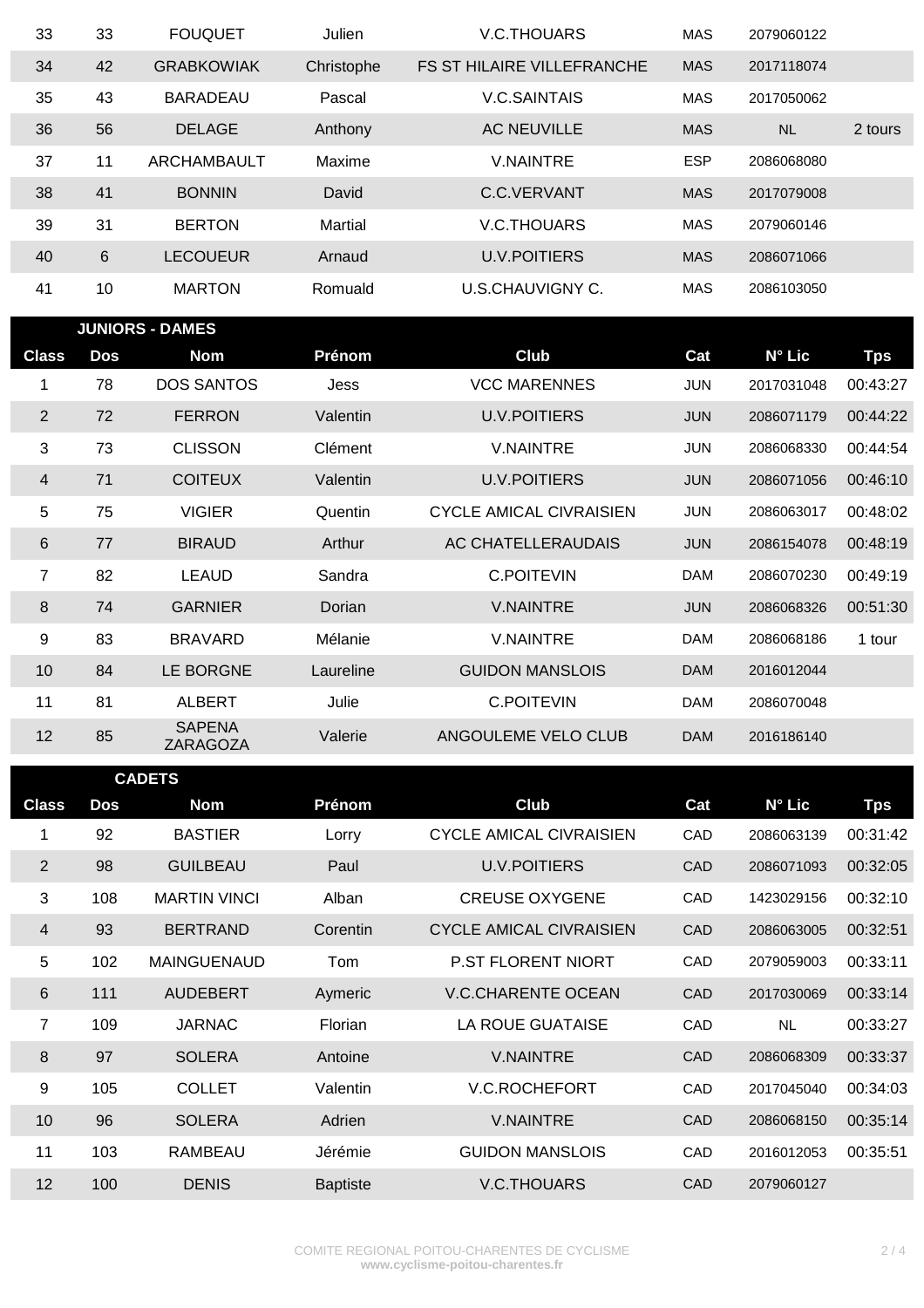| 13 | 104 | <b>NORMAN</b>    | Cameron  | <b>GUIDON MANSLOIS</b>   | CAD        | 2016012002 | 00:37:36 |
|----|-----|------------------|----------|--------------------------|------------|------------|----------|
| 14 | 91  | <b>TURMEL</b>    | Thomas   | <b>C.POITEVIN</b>        | CAD        | 2086070041 | 00:38:09 |
| 15 | 106 | <b>BRUNET</b>    | Marine   | <b>CREUSE OXYGENE</b>    | CAD F      | 1423029165 |          |
| 16 | 110 | <b>ROBINEAU</b>  | Gwendal  |                          | <b>CAD</b> | <b>NL</b>  | 1 tour   |
| 17 | 107 | <b>CHEVALIER</b> | Lola     | <b>CREUSE OXYGENE</b>    | CAD F      | 1423029081 |          |
| 18 | 94  | <b>BERTIN</b>    | Aymeric  | <b>V.NAINTRE</b>         | <b>CAD</b> | 2086068301 |          |
| 19 | 92  | <b>ROBIN</b>     | Thomas   | <b>V.NAINTRE</b>         | CAD        | 2086068319 |          |
| 20 | 99  | <b>GUYON</b>     | Aurélien | <b>U.V.POITIERS</b>      | <b>CAD</b> | 2086071060 |          |
| 21 | 101 | <b>HERVE</b>     | Nathan   | <b>V.C.CHATILLONNAIS</b> | <b>CAD</b> | 2079082105 |          |

г

| <b>MINIMES</b>          |     |                     |                 |                        |             |                 |            |
|-------------------------|-----|---------------------|-----------------|------------------------|-------------|-----------------|------------|
| <b>Class</b>            | Dos | <b>Nom</b>          | Prénom          | <b>Club</b>            | Cat         | $N^{\circ}$ Lic | <b>Tps</b> |
| 1                       | 127 | <b>POINT</b>        | Valentin        | <b>V.C.THOUARS</b>     | <b>MIIN</b> | 2079060141      | 00:20:40   |
| $\overline{2}$          | 128 | <b>ZOCCARATO</b>    | Matteo          | <b>GUIDON MANSLOIS</b> | <b>MIIN</b> | 2016012061      | 00:20:46   |
| 3                       | 125 | LAGARDE             | <b>Baptiste</b> | AC CHATELLERAUDAIS     | <b>MIIN</b> | 2086154021      | 00:20:56   |
| $\overline{\mathbf{4}}$ | 132 | <b>PAULET</b>       | <b>Nicolas</b>  | <b>GUIDON MANSLOIS</b> | <b>MIIN</b> | 2016012023      | 00:21:27   |
| 5                       | 130 | <b>DELAGE</b>       | Ugo             | <b>GUIDON MANSLOIS</b> | <b>MIIN</b> | 2016012064      | 00:22:55   |
| 6                       | 131 | <b>DESEMERY</b>     | <b>Baptiste</b> | <b>GUIDON MANSLOIS</b> | <b>MIIN</b> | 2016012069      | 00:24:29   |
| 7                       | 126 | <b>TRANCHANT</b>    | Valentin        | <b>V.NAINTRE</b>       | <b>MIIN</b> | 2086068014      |            |
| $\,8\,$                 | 122 | <b>DANTON</b>       | Victor          | <b>C.POITEVIN</b>      | <b>MIIN</b> | 2086070053      |            |
| 9                       | 129 | <b>COLLET</b>       | Madeline        | <b>V.C.ROCHEFORT</b>   | <b>MIIN</b> | 2017045186      |            |
| 10                      | 121 | <b>BALLANT</b>      | Tom             | <b>C.POITEVIN</b>      | <b>MIIN</b> | 2086070510      |            |
| 11                      | 133 | <b>GAILLARD</b>     | Mathéo          | <b>UC NIORT</b>        | <b>MIIN</b> | 2079057020      |            |
| 12                      | 124 | <b>BAILLARGEAUX</b> | Valentin        | AC CHATELLERAUDAIS     | <b>MIIN</b> | 2086154050      |            |
|                         |     |                     |                 |                        |             |                 |            |

| <b>BENJAMINS</b> |     |                     |                |                                |              |                 |            |
|------------------|-----|---------------------|----------------|--------------------------------|--------------|-----------------|------------|
| <b>Class</b>     | Dos | <b>Nom</b>          | Prénom         | Club                           | Cat          | $N^{\circ}$ Lic | <b>Tps</b> |
| 1                | 147 | <b>POTET</b>        | Fabien         | <b>CYCLE AMICAL CIVRAISIEN</b> | <b>BENJ</b>  | 2086063127      | 00:14:56   |
| $\overline{2}$   | 149 | <b>BONNIN</b>       | Mathéo         | C.C.VERVANT                    | <b>BENJ</b>  | 2017079001      | 00:15:39   |
| 3                | 144 | <b>DROMAIN</b>      | Remi           | <b>U.V.POITIERS</b>            | <b>BENJ</b>  | 2086071216      | 00:15:52   |
| 4                | 153 | <b>MASOCH</b>       | <b>Mathis</b>  | UA LA ROCHEFOUCAULD            | <b>BENJ</b>  | 2016015054      | 00:16:36   |
| 5                | 154 | DU MOUZA            | Quentin        | US ST PIERRE DES CORPS         | <b>BENJ</b>  | 1837048193      |            |
| $6\phantom{1}$   | 146 | <b>ROBINEAU</b>     | Cyriaque       | AC CHATELLERAUDAIS             | <b>BENJ</b>  | 2086154085      |            |
| $\overline{7}$   | 141 | LAIR                | <b>Nicolas</b> | <b>C.POITEVIN</b>              | <b>BENJ</b>  | 2086070085      | 1 tour     |
| $8\phantom{1}$   | 151 | <b>COLLET</b>       | Eva            | <b>V.C.ROCHEFORT</b>           | <b>BENJF</b> | 2017045184      |            |
| 9                | 150 | <b>TANTIN</b>       | Mathis         | C.C.VERVANT                    | <b>BENJ</b>  | 2017079030      |            |
| 10               | 155 | <b>MARTIN VINCI</b> | Constance      |                                | <b>BENJF</b> | <b>NL</b>       |            |
| 11               | 143 | <b>COTIER</b>       | Alexis         | <b>U.V.POITIERS</b>            | <b>BENJ</b>  | 2086071036      |            |